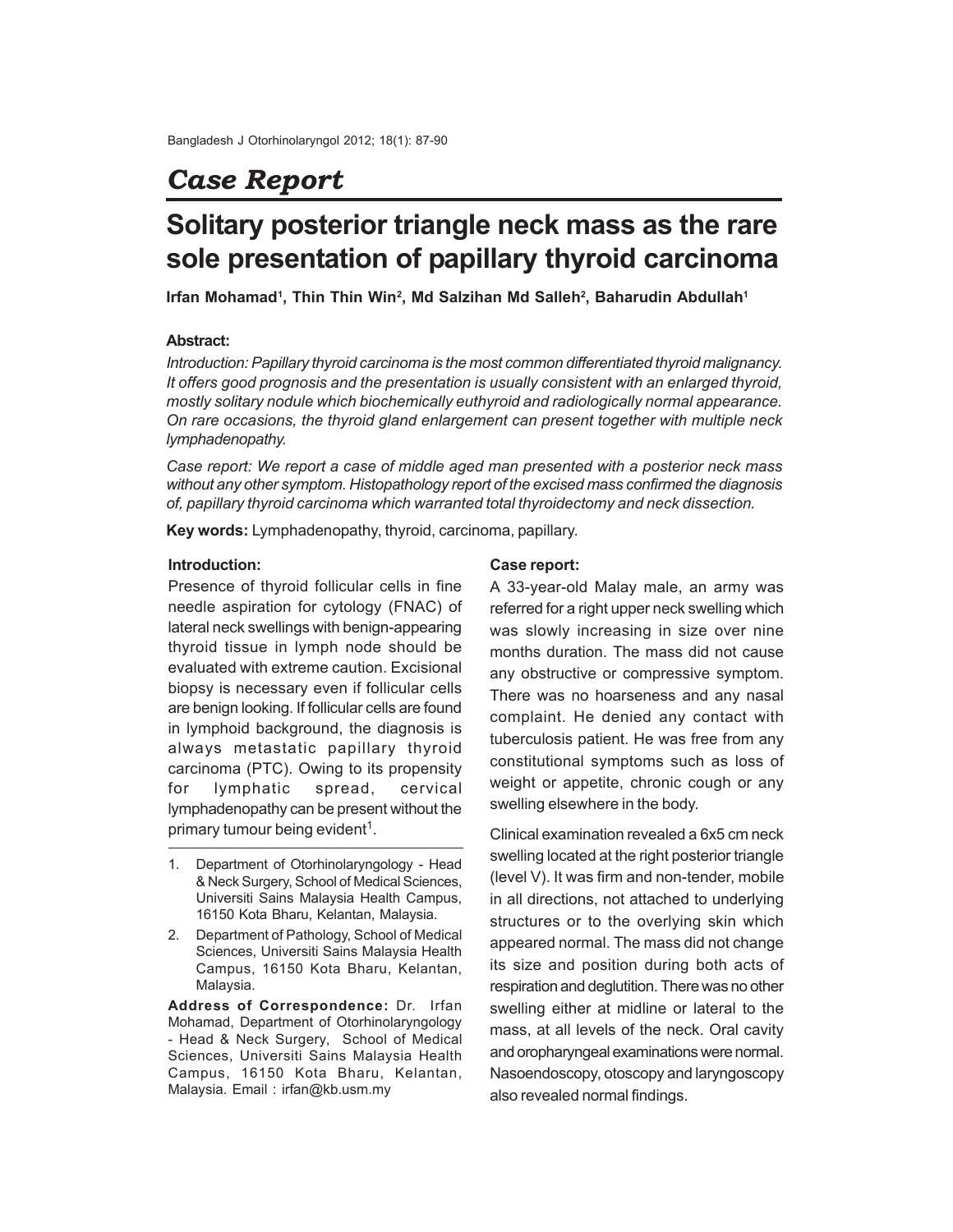#### Bangladesh J Otorhinolaryngol Vol. 18, No. 1, April 2012

Several investigations which include sputum for acid fast bacilli were negative, chest radiograph was normal and Mantoux test was insignificant. Ultrasonography of the neck revealed an enlarged right cervical lymph node with necrotic changes. FNAC showed normal thyroid follicles with no evidence of malignancy or any lymphoid background appreciated (Figure 1).



**Figure 1:** *FNAC showed thyroid follicular cells, with no lymphoid background (x40, in Alcohol fixed Papanicolaou stain)*

In view of suggestive of thyroid follicular cells in FNAC smears, metastatic thyroid carcinoma could not be ruled out. As the ultrosonography revealed no abnormality of the thyroid gland, computed tomography and radionuclide imaging of thyroid gland were requested. However, all of the radiological investigations gave no extra information besides normal appearance and activity of the thyroid (Figure 2).

Excision biopsy of the only mass was performed. Right level V cystic mass sized 4x5 cm was found located below posterior border of sternocleidomastoid muscle. There was no adhesion to the adjacent structures and no other lymph node seen. It was a well capsulated cystic mass, in which 4 cc of dark coloured fluid was aspirated. Our intraoperative finding diagnosis was branchial cyst.



**Figure 2:** *Normal uptake on radio-nuclide scanning of the thyroid, with cervical no node positivity demonstrated.*

The mass was sent for histopathological examination. It was interpreted as metastatic papillary thyroid carcinoma (Figure 3).



**Figure 3a:** *Excised lateral neck swelling showed papillary structures(x40 magnification)*



**Figure 3b:** *Thyroglobulin IHC stain (x10 magnification)*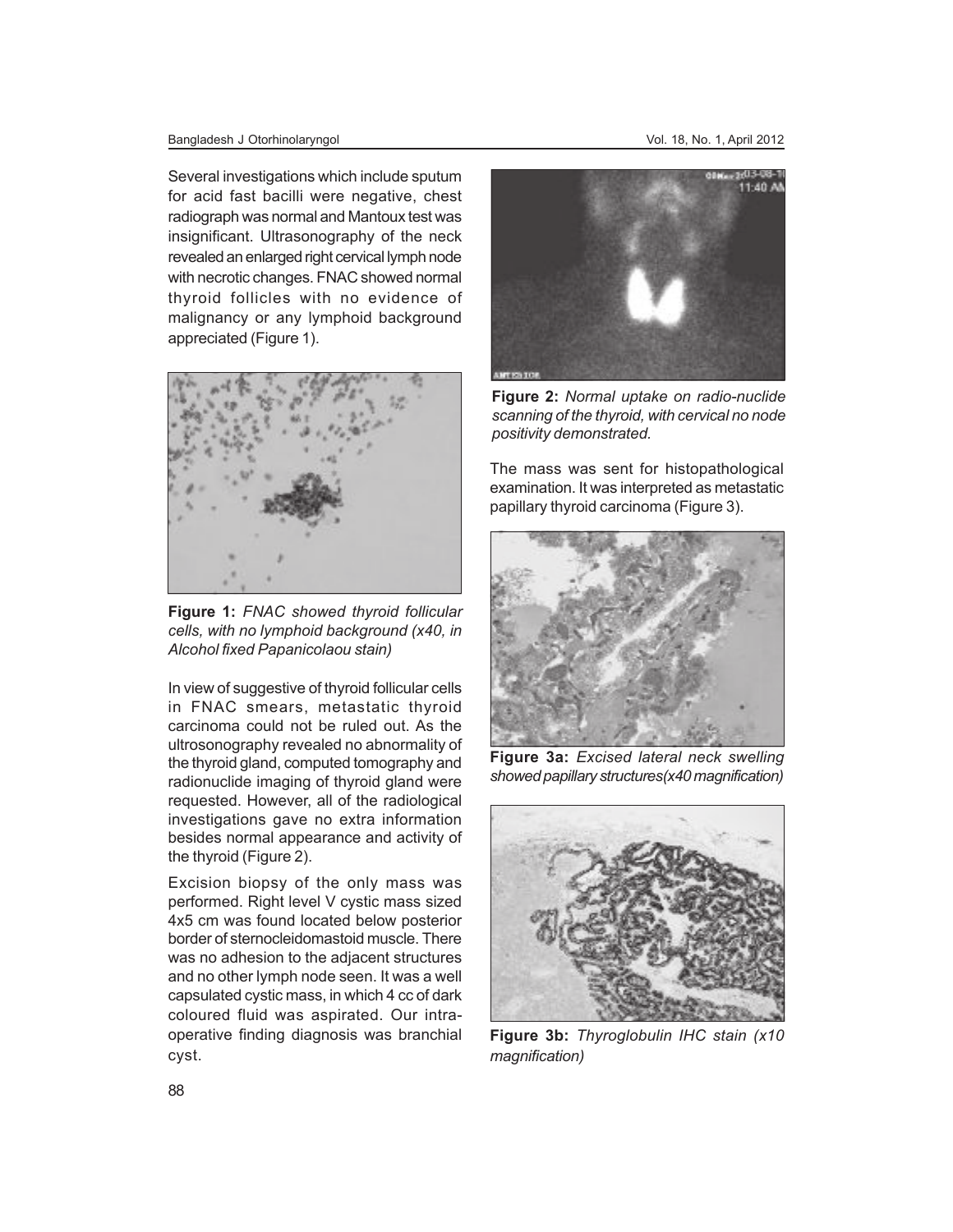Following the result, total thyroidectomy and right modified radical neck dissection type III was commenced. Gross specimen of 39 g thyroid gland was removed, together with fat pads in all levels of lymph node (Figure 4 & 5).



**Figure 4:** Both right lobe (upper specimen) and left lobe contained grey white area which signified solid component suggestive of primary lesions.



**Figure 5:** *Section from gray white area of left lobe showed macropapillary structures which confirmed the diagnosis (x4)*

The final result of PTC was revealed and out of 12 samples of LN histologically examined, only one at paratracheal was positive of metastasis.

#### **Discussion:**

The involvement of cervical LN in PTC may be the first manifestation of the disease. However, in our case, the pre-excision FNAC showed only thyroid follicular cells without features of lymph node background appreciated. Thus the diagnosis of ectopic or lateral aberrant thyroid was also entertained. The cystic metastasis in the lateral neck lymph node of a PTC may mimic a branchial cyst<sup>2</sup>.

The next step to confirm the diagnosis is by excision of the mass. Excision biopsy of any lateral neck cyst is essential in cases where results of FNAC and ultrosonography are inconclusive $3$  As demonstrated in our case, the specimen confirmed the presence of metastatic thyroid carcinoma which warranted total thyroidectomy. Even the thyroid is not enlarged; the primary focus could be within the normal sized gland and be normal on radionuclide activity scanning. Intra-thyroidal PTC may be minute and careful examination of many sections may be required. In rare occasions, PTC primary site may disappear and might not be seen in thyroid.

A point to note is that a mass located medial to jugular vein, if contain benign thyroid tissue within the capsule or immediately subcapsular, can be from thyroid inclusion or sequestered thyroid<sup>4</sup>. The thyroid tissue which is found lateral to the carotid sheath and jugular vein can be considered as lateral aberrant thyroid+. However, most of the reported lateral aberrant thyroid cases are not fulfill this definition<sup>6</sup>.

LiVolsi has specifically stated that normal appearing thyroid tissue anywhere within lymph nodes, lateral to the jugular vein represents metastatic papillary thyroid carcinoma, and the term lateral aberrant thyroid tissue should not be used for those lesions<sup>7</sup>. Another study reported a case of